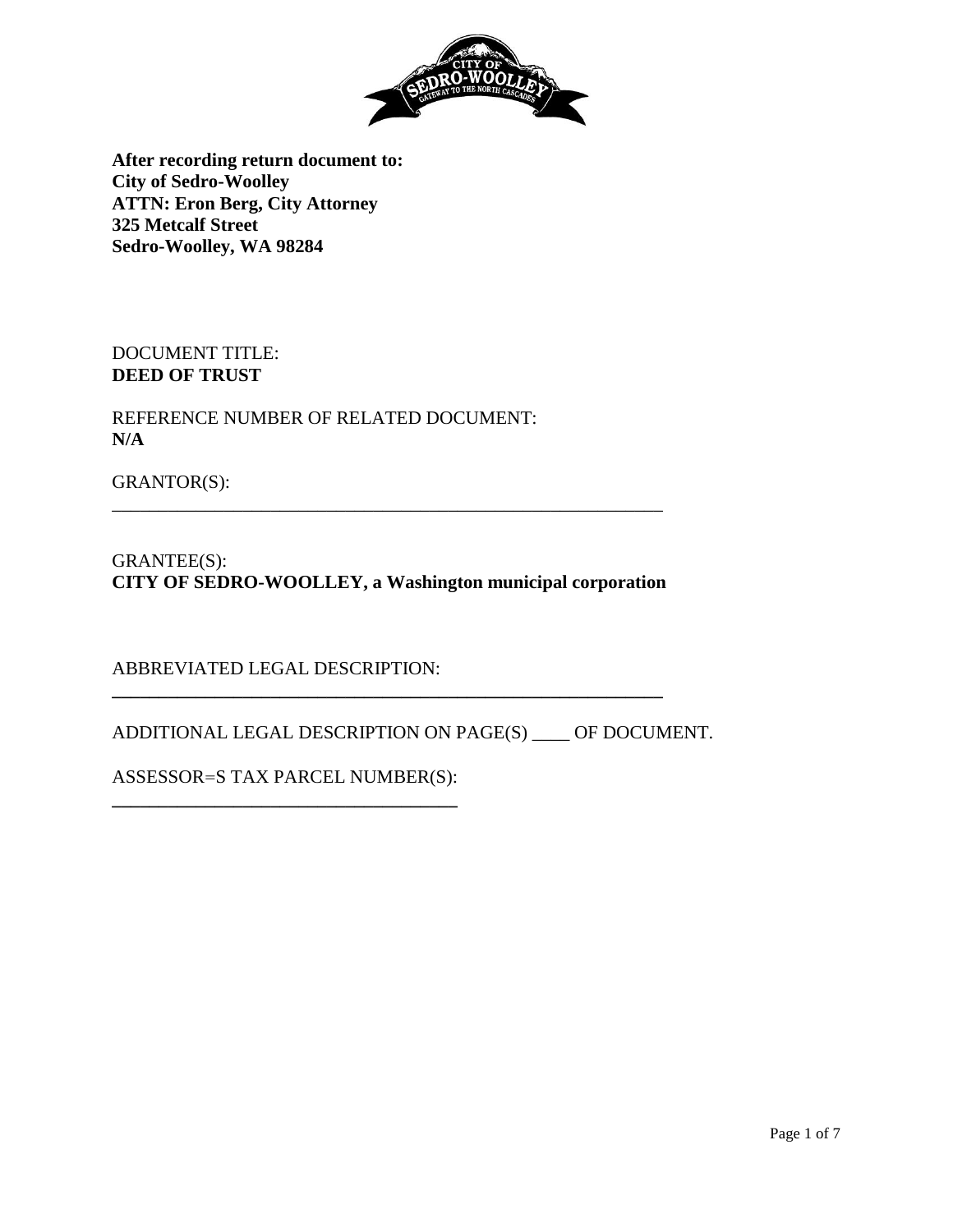#### **DEED OF TRUST**

| THIS DEED OF TRUST is made this _____ day of __________ |  |  |  |                                                                                   |       | <b>200</b> |           |  |
|---------------------------------------------------------|--|--|--|-----------------------------------------------------------------------------------|-------|------------|-----------|--|
| between                                                 |  |  |  | "GRANTOR."                                                                        | whose | address    | <b>1S</b> |  |
|                                                         |  |  |  |                                                                                   |       |            |           |  |
| "TRUSTEE," whose address is                             |  |  |  |                                                                                   |       |            | and       |  |
|                                                         |  |  |  | CITY OF SEDRO-WOOLLEY, "BENEFICIARY," whose address is 325 Metcalf Street, Sedro- |       |            |           |  |
| Woolley, WA, 98284.                                     |  |  |  |                                                                                   |       |            |           |  |

Grantor hereby bargains, sells and conveys to Trustee in Trust, with power of sale, interest in the following described real property in Skagit County, Washington:

\_\_\_\_\_\_\_\_\_\_\_\_\_\_\_\_\_\_\_\_\_\_\_\_\_\_\_\_\_\_\_\_\_\_\_\_\_\_\_\_\_\_\_\_\_\_\_\_\_\_\_\_\_\_\_\_\_\_\_\_\_

\_\_\_\_\_\_\_\_\_\_\_\_\_\_\_\_\_\_\_\_\_\_\_\_\_\_\_\_\_\_\_\_\_\_\_\_\_\_\_\_\_\_\_\_\_\_\_\_\_\_\_\_\_\_\_\_\_\_\_\_\_

\_\_\_\_\_\_\_\_\_\_\_\_\_\_\_\_\_\_\_\_\_\_\_\_\_\_\_\_\_\_\_\_\_\_\_\_\_\_\_\_\_\_\_\_\_\_\_\_\_\_\_\_\_\_\_\_\_\_\_\_\_

\_\_\_\_\_\_\_\_\_\_\_\_\_\_\_\_\_\_\_\_\_\_\_\_\_\_\_\_\_\_\_\_\_\_\_\_\_\_\_\_\_\_\_\_\_\_\_\_\_\_\_\_\_\_\_\_\_\_\_\_\_

(hereinafter referred to as the "Property") which Property is not used principally for agricultural or farming purposes, together with all tenements, hereditaments, and appurtenances now or hereafter thereunto belonging or in any way otherwise appertaining, and the rents, issues and profits thereof.

This Deed of Trust is granted for the purposes of securing performance of each agreement of Grantor herein contained and complete performance of all terms and payment of the sums agreed to be paid in the Agreement to Construct Improvements between Grantor and Beneficiary together with interest at twelve per cent (12%) from the date such payments are due and unpaid, in accordance with the terms of the Agreement to Construct Improvements of even date herewith payable to Beneficiary or order, and made by Grantor, and all renewals, modifications and extensions thereof, and all other sums payable under the terms of said Agreement to Construct Improvements and/or this Deed of Trust.

GRANTOR COVENANTS AND AGREES, in order to protect the security of this Deed of Trust:

A. To comply with all laws, ordinances, regulations, covenants, conditions and restrictions affecting the Property.

B. To pay before delinquency all lawful taxes and assessments upon the Property; to keep the Property free and clear of all other charges, liens or encumbrances impairing the security of this Deed of Trust.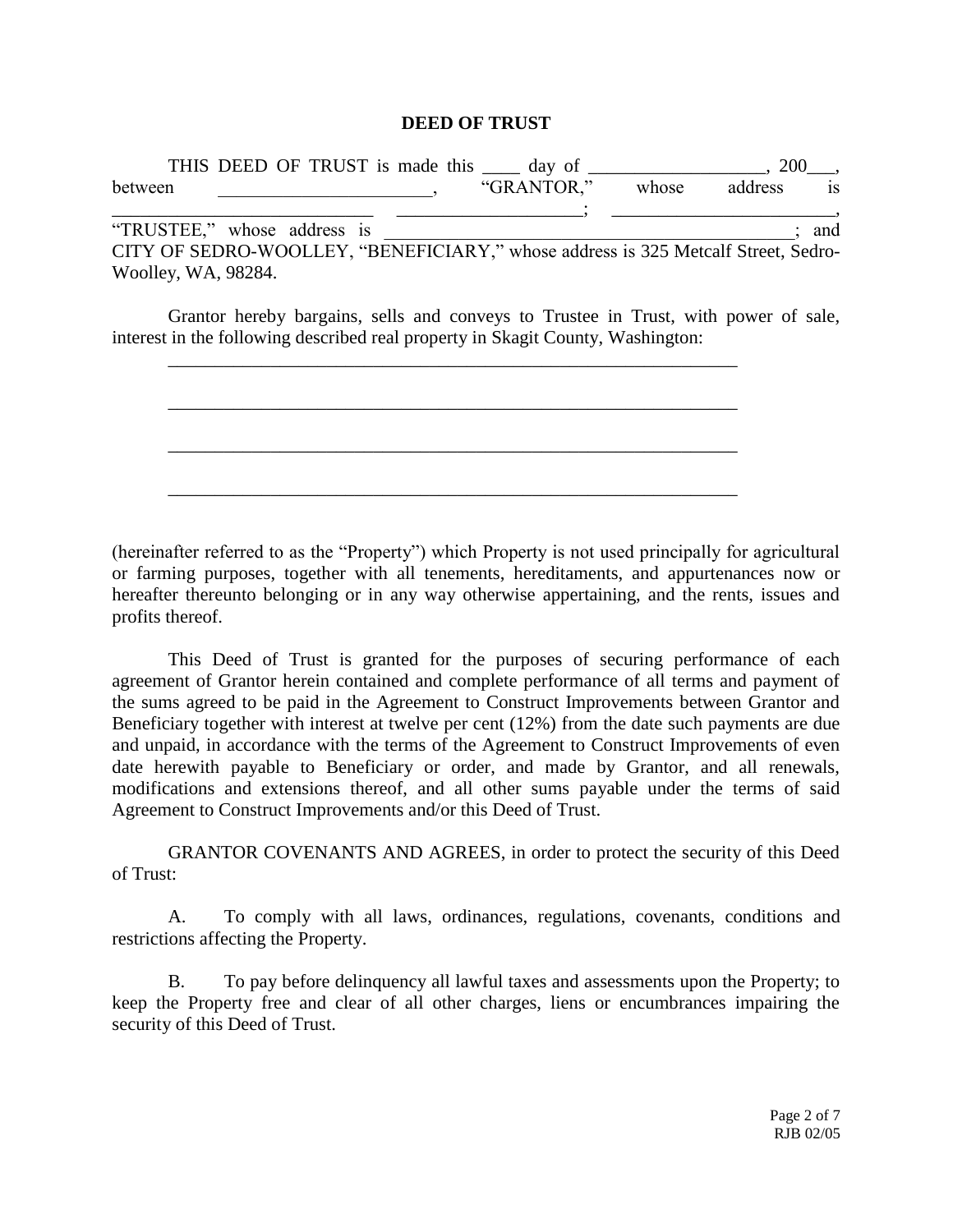#### DEED OF TRUST Page 2

C. To defend any action or proceeding purporting to affect the security hereof, or of the rights or powers of Beneficiary or Trustee, herein provided.

D. To pay all costs, fees and expenses incurred in enforcing the obligations secured hereby and Trustee's and attorney's fees actually incurred, as provided by statute.

E. Should Grantor fail to pay when due any taxes, assessments, liens, encumbrances, or other charges against the property hereinabove described, or other wise fail to keep and perform any of Grantor's covenants herein contained, the performance of which requires the expenditure of money, then, in any such event, the Beneficiary, at its election, may pay such sums as may be necessary to perform such obligations with respect to which the Grantor is in default, without prejudice to Beneficiary's right to accelerate the maturity of this Deed of Trust and to foreclose the same, and any and all amounts so paid shall be repaid by the Grantor to the Beneficiary upon demand, with interest thereon at the same rate as the indebtedness secured by this Deed of Trust from the date of such payment, and all such payments, with interest as above provided, from the date of payment, be added to and become a part of the indebtedness secured by this Deed of Trust.

# IT IS MUTUALLY AGREED THAT:

1. In the event that any portion of the Property is taken or damaged in an eminent domain proceeding, the entire amount of the award of such portion thereof as may be necessary to fully satisfy the obligation secured hereby shall be paid to Beneficiary to be applied to said obligation.

2. By accepting payment of any sum secured hereby after its due date, or any partial payment or partial performance, Beneficiary does not waive its right to require prompt payment and performance when due of all other sums so secured.

3. The Trustee shall reconvey all or any part of the Property to the person entitled thereto on written request of the Grantor and the Beneficiary, or upon satisfaction of the obligation secured and written request for reconveyance made by the Beneficiary or the person entitled thereto.

4. Grantor shall hereby receive and be entitled to exclusive physical possession of the property covered by this Deed of Trust, but shall not have the right to remove, demolish, move or alter in any way, any buildings or other structures now located on the Property without the written consent of the Beneficiary.

5. All demands, notices, and correspondence, except original process in the event of litigation shall be deemed sufficient if mailed by certified mail, addressed to the respective parties at the following addresses: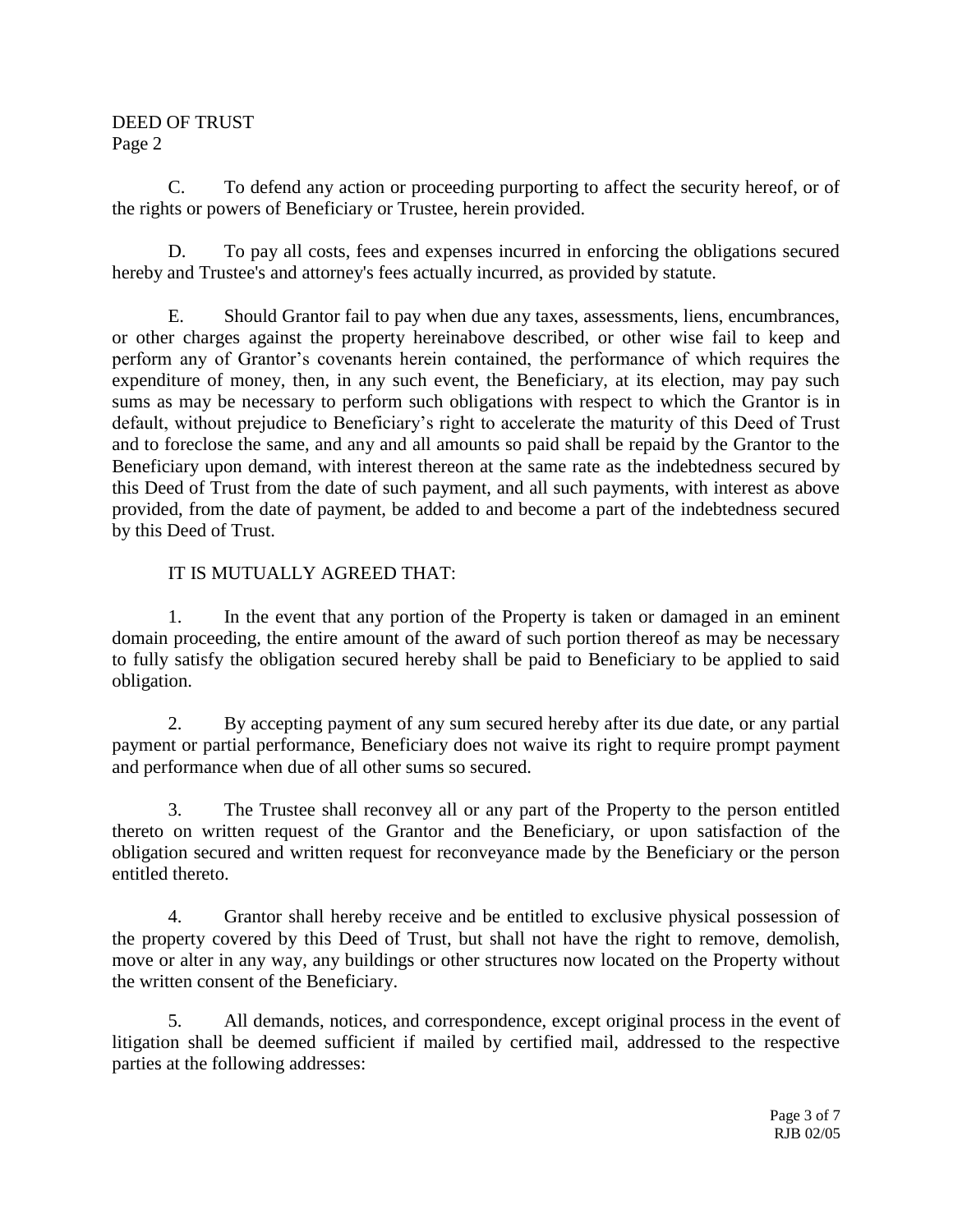DEED OF TRUST Page 3

GRANTOR: BENEFICIARY: \_\_\_\_\_\_\_\_\_\_\_\_\_\_\_\_\_\_\_\_\_\_\_\_\_\_\_\_\_\_\_\_\_\_\_\_\_ CITY OF SEDRO-WOOLLEY \_\_\_\_\_\_\_\_\_\_\_\_\_\_\_\_\_\_\_\_\_\_\_\_\_\_\_\_\_\_\_\_\_\_\_\_\_ 325 Metcalf Street Sedro-Woolley WA 98284

6. Upon default by Grantor in the payment of any indebtedness secured hereby or in the performance of any agreement contained herein or in the Agreement to Construct Improvements, all sums secured hereby shall immediately become due and payable at the option of the Beneficiary. In such event and upon written request of Beneficiary, Trustee shall sell the trust property in accordance with the Deed of Trust Act of the State of Washington, at public auction to the highest bidder. Any person except Trustee may bid at Trustee's sale. Trustee shall apply the proceeds of the sale as follows: (1) to the expense of sale, including a reasonable Trustee's fee and attorneys' fee; (2) to the obligation secured by this Deed of Trust; (3) the surplus, if any, shall be distributed to the persons entitled thereto.

7. Trustee shall deliver to the purchaser at the sale its deed, without warranty, which shall convey to the purchaser the interest in the Property which Grantor had or had the power to convey at the time of his execution of this Deed of Trust and such as he may have acquired thereafter. Trustee's deed shall recite all the requirements of law and of this Deed of Trust, which recital shall be prima facie evidence of such compliance and conclusive evidence thereof in favor of bona fide purchasers and encumbrancers for value.

8. Notwithstanding Beneficiary's acceleration of the sums and performance secured by this Deed of Trust, Grantor shall have the right to have any proceedings begun by Trustee to enforce this Deed of Trust discontinued at any time prior to the earlier to occur of (1) the tenth (10th) day before sale of the property pursuant to the power of sale contained in this Deed of Trust or (2) entry of a judgment enforcing this Deed of Trust if: (a) Grantor pays Beneficiary all sums which would be then due under this Deed of Trust, the Note and notes securing future advances, if any, had no acceleration occurred; (b) Grantor cures all breaches of any other covenants or agreements of Grantor contained in this Deed of Trust and the Agreement to Construct Improvements; (c) Grantor pays all reasonable expenses incurred by Beneficiary and Trustee in enforcing the covenants and agreements of Grantor contained in this Deed of Trust.

9. The power of sale conferred by this Deed of Trust and by the Deed of Trust Act of the State of Washington is not an exclusive remedy; Beneficiary may cause this Deed of Trust to be foreclosed as a mortgage.

10. In the event of the death, incapacity or disability or resignation of the Trustee, Beneficiary may appoint in writing a successor trustee, and upon the recording of such appointment in the mortgage records of the county in which this Deed of Trust is recorded, the successor trustee shall be vested with all powers of the original trustee. The Trustee is not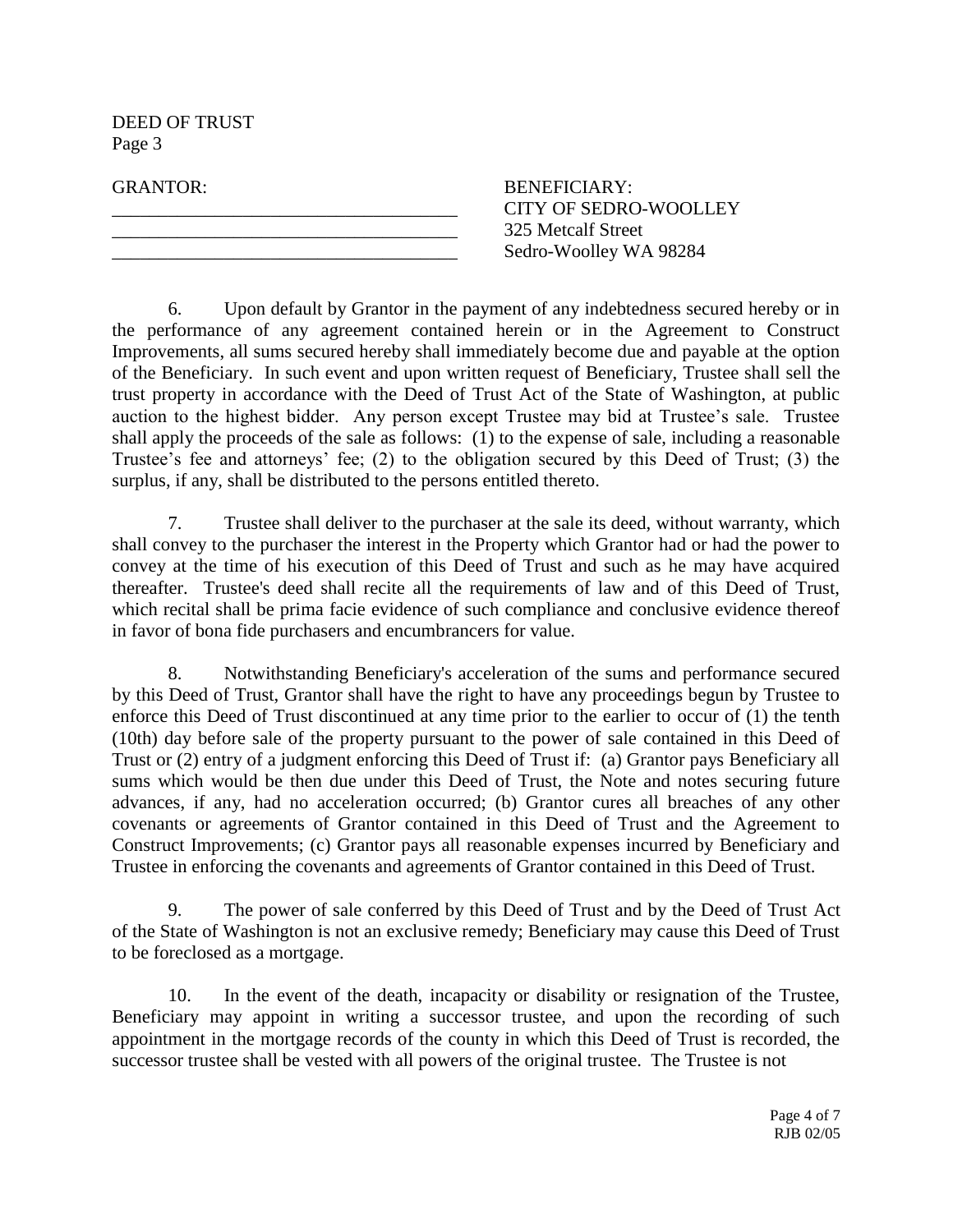## DEED OF TRUST Page 4

obligated to notify any party hereto of pending sale under any other Deed of Trust or of any action or proceeding in which Grantor, Trustee or Beneficiary shall be a party unless such action or proceeding is brought by the Trustee.

11. If all or any part of the Property or an interest therein is sold or transferred by Grantor without Beneficiary's prior written consent, excluding (1) the creation of a lien or encumbrance subordinate to this Deed of Trust, or (2) a transfer by devise, descent or by operation of law upon the death of a joint tenant, Beneficiary may, at Beneficiary's option, declare all the sums secured by this Deed of Trust to be immediately due and payable. Beneficiary may waive such option to accelerate in writing.

If Beneficiary exercises such option to accelerate, Beneficiary shall mail Grantor notice of acceleration. Such notice shall provide a period of not less than sixty (60) days from the date the notice is mailed within which the Grantor may pay the sums declared due and/or complete the required performance. If Grantor fails to pay such sums or complete required performance prior to the expiration of such period, Beneficiary may, without further notice or demand on Grantor, invoke any remedies prescribed by applicable law.

12. Grantor will pay all costs, expenses and fees incurred in connection with this Deed of Trust, including the costs of title insurance, and including those costs, expenses and attorney fees incurred in enforcing obligations of the Grantor secured hereby.

13. Upon payment of all sums and completion of all performance secured by this Deed of Trust, Beneficiary shall request Trustee to reconvey the Property and shall surrender this Deed of Trust and all notes evidencing indebtedness secured by this Deed of Trust to Trustee. Trustee shall reconvey the Property without warranty and without charge to the person or persons legally entitled thereto. Such person or persons shall pay all costs of recordation, if any.

14. It is understood and agreed by the parties hereto that if any part, term, or provision of this Deed of Trust is judicially determined to be illegal or in conflict with any law of the State of Washington, the validity of the remaining portions or provisions shall not be affected, and the rights and obligations of the parties shall be construed and enforced as if the instrument did not contain the particular part, term or provision held to be invalid.

15. This Deed of Trust applies to, inures to the benefit of, and is binding upon the parties hereto, and on their heirs, devisees, legatees, administrators, executors, successors and assigns. The term Beneficiary shall mean the holder and owner of the obligations secured hereby, whether or not named as Beneficiary herein.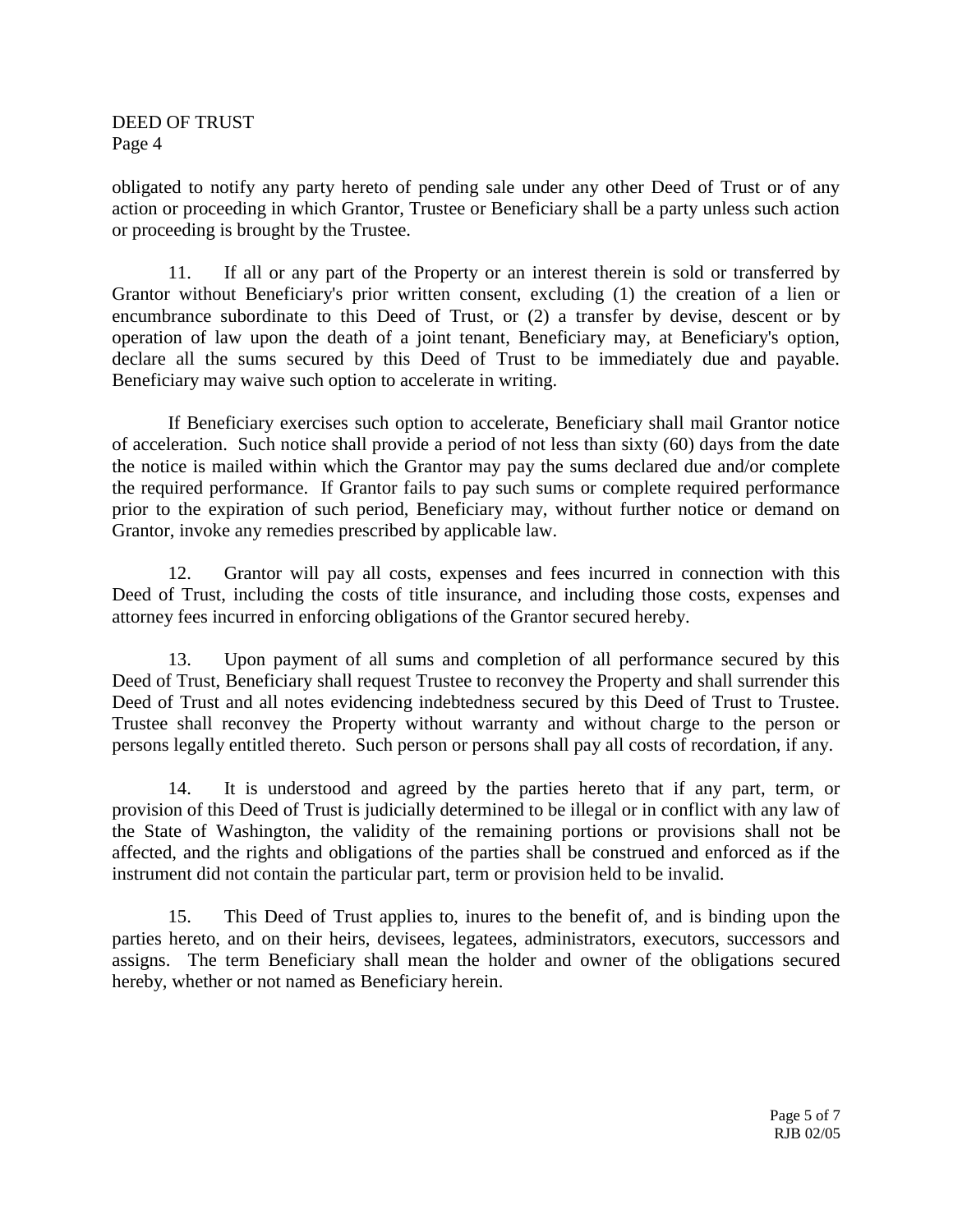| <b>BENEFICIARY:</b><br><b>CITY OF SEDRO-WOOLLEY</b>                                                                                                                                                                                                                                                                                                                                                           | <b>GRANTOR:</b>           |
|---------------------------------------------------------------------------------------------------------------------------------------------------------------------------------------------------------------------------------------------------------------------------------------------------------------------------------------------------------------------------------------------------------------|---------------------------|
|                                                                                                                                                                                                                                                                                                                                                                                                               |                           |
|                                                                                                                                                                                                                                                                                                                                                                                                               |                           |
|                                                                                                                                                                                                                                                                                                                                                                                                               | $\mathbf{B} \mathbf{y}$ : |
| Its: $\frac{1}{\sqrt{1-\frac{1}{2}}\sqrt{1-\frac{1}{2}}\sqrt{1-\frac{1}{2}}\sqrt{1-\frac{1}{2}}\sqrt{1-\frac{1}{2}}\sqrt{1-\frac{1}{2}}\sqrt{1-\frac{1}{2}}\sqrt{1-\frac{1}{2}}\sqrt{1-\frac{1}{2}}\sqrt{1-\frac{1}{2}}\sqrt{1-\frac{1}{2}}\sqrt{1-\frac{1}{2}}\sqrt{1-\frac{1}{2}}\sqrt{1-\frac{1}{2}}\sqrt{1-\frac{1}{2}}\sqrt{1-\frac{1}{2}}\sqrt{1-\frac{1}{2}}\sqrt{1-\frac{1}{2}}\sqrt{1-\frac{1}{2}}\$ | Its: $\qquad \qquad$      |
| <b>STATE OF WASHINGTON</b>                                                                                                                                                                                                                                                                                                                                                                                    |                           |
| $\delta$ .<br><b>COUNTY OF SKAGIT</b>                                                                                                                                                                                                                                                                                                                                                                         |                           |

I certify that I know or have satisfactory evidence that \_\_\_\_\_\_\_\_\_\_\_\_\_\_\_\_\_ is the person who appeared before me, and said person acknowledged that (he/she) signed this instrument, on oath stated that (he/she) was authorized to execute the instrument and acknowledged it as the of \_\_\_\_\_\_\_\_\_\_\_\_\_\_\_\_\_\_\_\_\_ to be the free and voluntary act of such party for the uses and purposes mentioned in the instrument.

Dated: \_\_\_\_\_\_\_\_\_\_\_\_\_\_\_\_, 20\_\_\_\_.

NOTARY PUBLIC in and for the State of Washington, residing at \_\_\_\_\_\_\_\_\_\_\_\_\_\_.. My Commission expires:\_\_\_\_\_\_\_\_\_\_\_\_\_\_\_.

\_\_\_\_\_\_\_\_\_\_\_\_\_\_\_\_\_\_\_\_\_\_\_\_\_\_\_\_\_\_\_\_\_\_\_\_\_\_\_